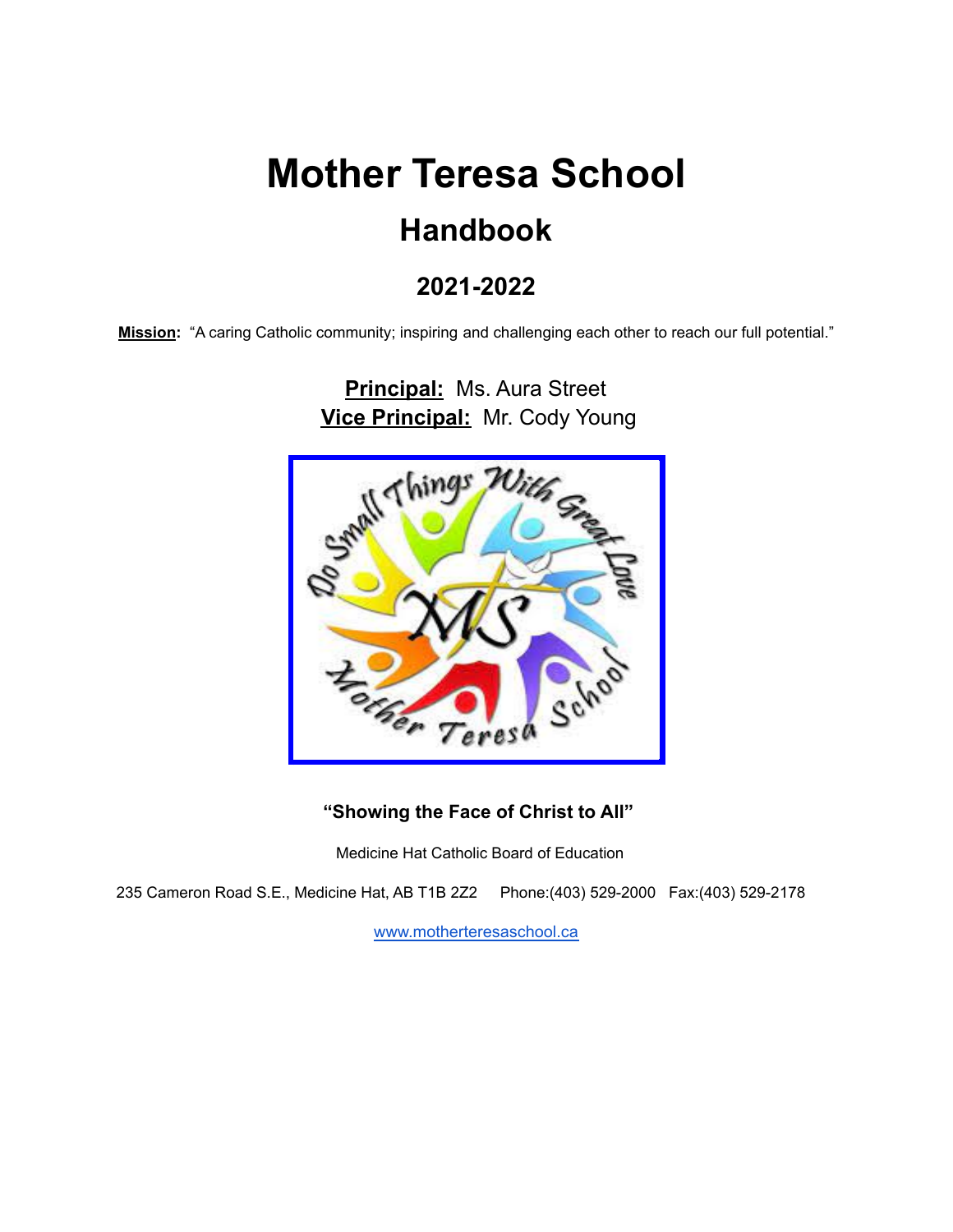# **Welcome to Mother Teresa School**

# **School District Personnel:**

| Mr. D. Zarichny   | Superintendent                               |
|-------------------|----------------------------------------------|
| Mr. C. Hellman    | <b>Deputy Superintendent</b>                 |
| Mr. G. MacPherson | Secretary-Treasurer                          |
| Mr. H. Lehr       | Associate Superintendent of Student Services |
| Mrs. T. Ball      | Coordinator of Early Childhood Services      |
| Mrs. H. Irvine    | Coordinator of Religious Education           |

## **Board of Trustees:**

Mr. Peter Grad Rev. Robert Risling Mr. Dick Mastel Mr. David Leahy Mrs. Kathy Glasgo



# **Spiritual Partners:**

Holy Family Parish St. Patrick's Parish 1451 Strachan Road SE 228 - 200 Avenue NE Fr. Iqbal, Pastor **Fr. Roque, Pastor** Fr. Roque, Pastor





[www.holyfamilymh.ca](http://www.holyfamilymh.ca) [www.stpatschurch.info](http://www.stpatschurch.info)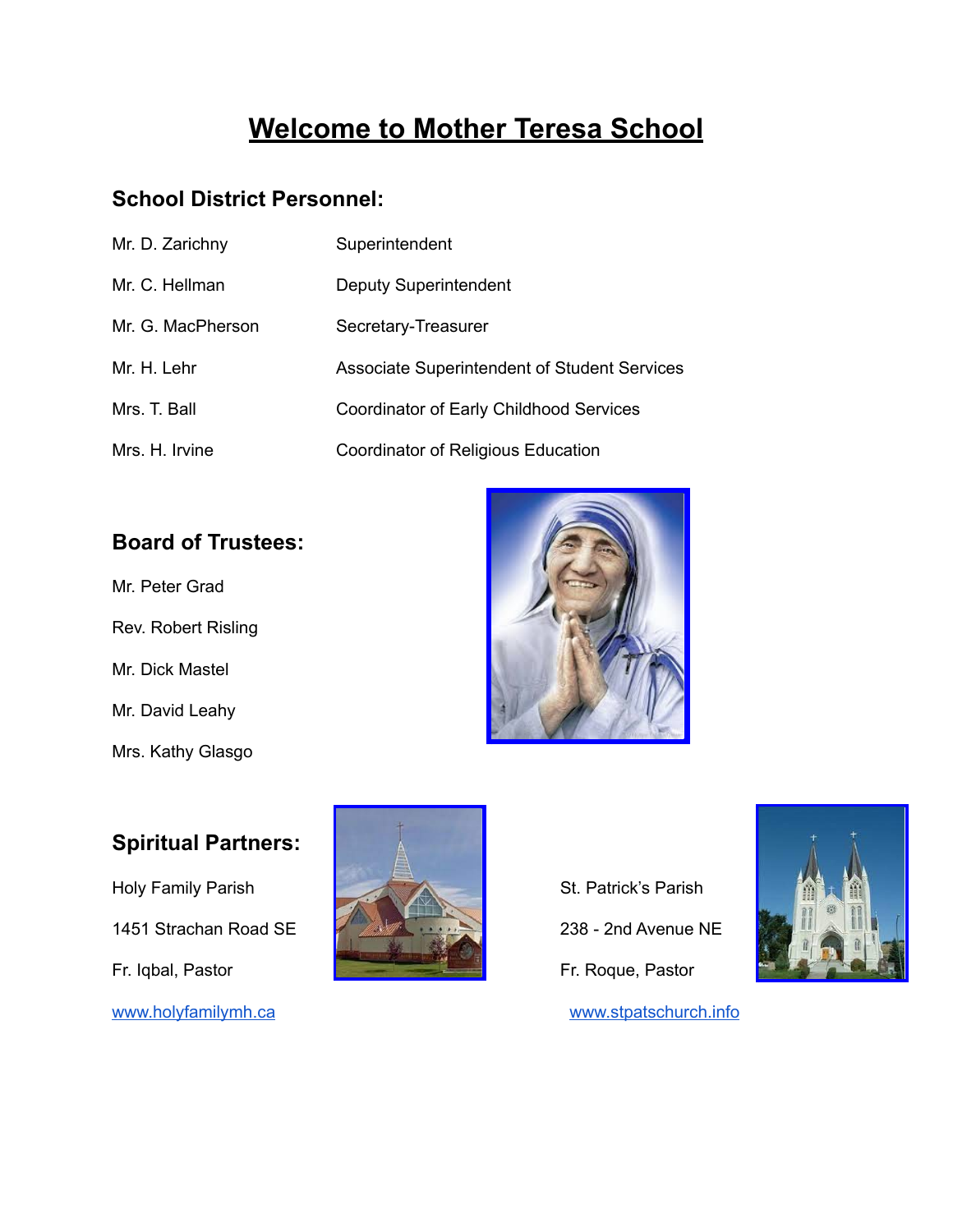# **Kindergarten/ELP Schedule**

| $8:50$ am - 11:45am                | <b>Morning Program</b> |
|------------------------------------|------------------------|
| $12:25 \text{pm} - 3:20 \text{pm}$ | Afternoon Program      |

# **School Day Schedule (Grades 1-6)**

| 8:45am                              | Warning bell        |
|-------------------------------------|---------------------|
| 8:50am                              | Classes Begin       |
| 9:55am - 10:10am                    | Recess #1           |
| $10:25am - 10:40am$                 | Recess #2           |
| $11:45am - 12:00pm$                 | <b>Lunch Recess</b> |
| $12:00 \text{pm} - 12:25 \text{pm}$ | Lunch               |
| $2:00 \text{pm} - 2:15 \text{pm}$   | Recess #1           |
| $2:30$ pm $- 2:45$ pm               | Recess #2           |
| 3:20 <sub>pm</sub>                  | Dismissal           |

# **Student Fee Schedule**

Please visit the following link for more information about possible fees. <https://www.mhcbe.ab.ca/download/242737>

# **School Staff**

For an up-to-date listing of school staff, please refer to our school website.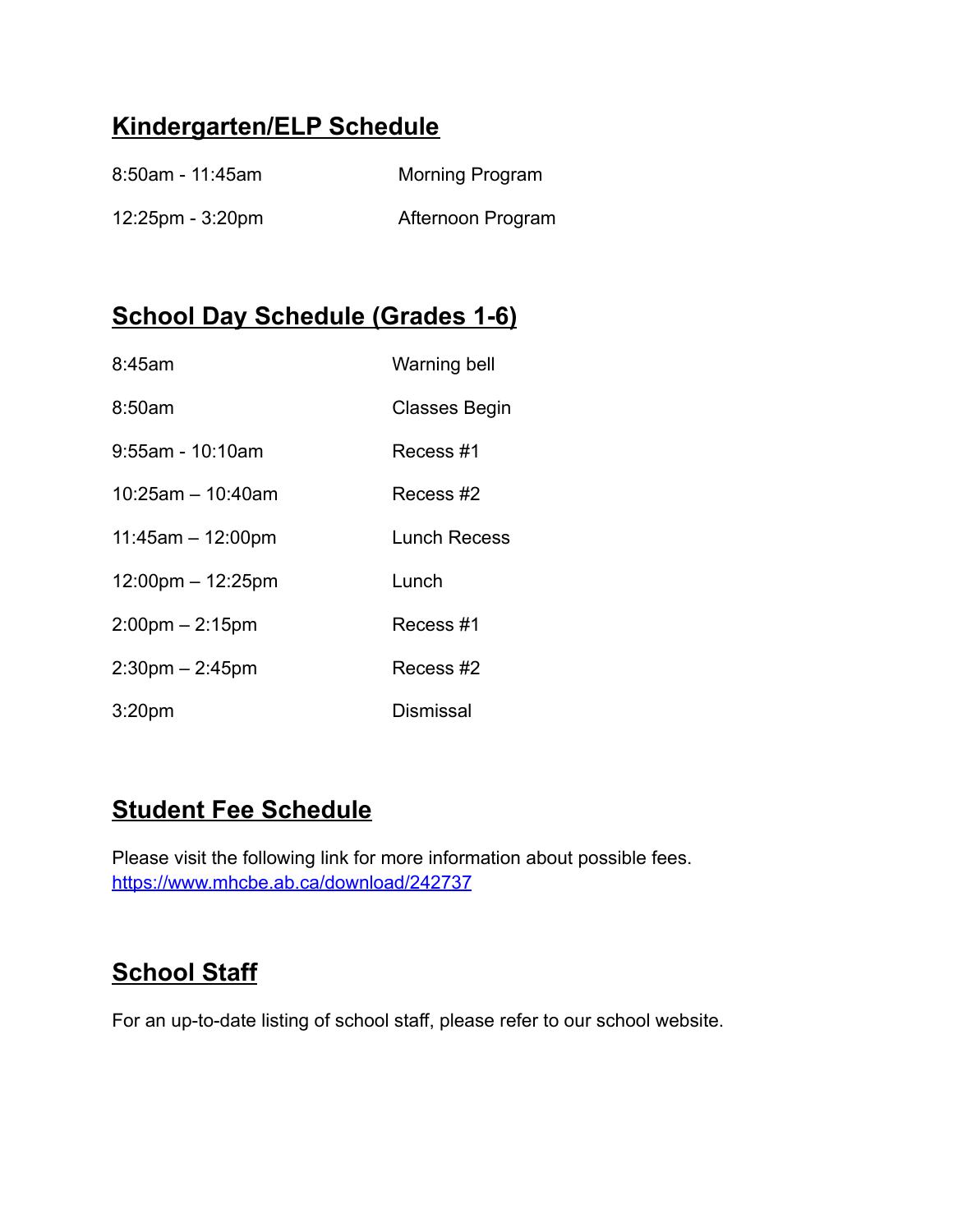# *This information booklet is to provide an understanding of the operation of Mother Teresa School.*

Our school's matriarch, Mother Teresa, built a community of faith who provided dignity to the poorest of the poor. At Mother Teresa School, we are a faith-based community rooted in the person of Jesus Christ. Children are our main concern. All of our decisions are based upon our philosophy of putting the learning needs of the students first. We focus on respect for one another and the importance of honoring diversity to remember that our differences enrich all of us. Mother Teresa inspired the world by her Faith, Love, Compassion and Commitment to others. May you be inspired to learn and live by her simple phrase:

**"Do small things with Great Love"**

**Be kind to all of your school mates**

**Be gentle to those who are afraid**

**Be willing to help others**

**Be above all loving, caring individuals**

**Following Christ's example**

# **History of Mother Teresa of Calcutta – Our Patroness**

Mother Teresa was born August 26, 1910, in Skopje, Macedonia. Agnes Gonxa Bojaxhiu was baptized Catholic in a country where the majority of the population was Muslim. As a girl, she prayed the rosary and had great faith which was inspired by her parents. At the age of twelve, Agnes felt her desire to do God's work and at the age of eighteen she joined the Sisters of Our Lady of Loreto who were active in India. She chose the name Sister Teresa, in memory of Little Teresa of Lisieux (now St. Teresa). Her work in India amongst the poor is world renowned. She was called "Ma" by the poor because of her great love for them and later when she founded the Sisters of the Missionaries of Charity, she was given the name Mother Teresa. Her care of the poor, the sick and the forgotten, inspire all to know the significance of life and human dignity. Know and love our patroness and be proud our school has her name. Catholics believe a saint is someone who lived a holy life and who is already in heaven. Saints are considered role models for people still on earth, and are believed to be capable of interceding with God on someone's behalf when a request for help is made in prayer. On September 4, 2016, Mother Teresa was canonized and became Saint Teresa of Calcutta. Our school name remains Mother Teresa School.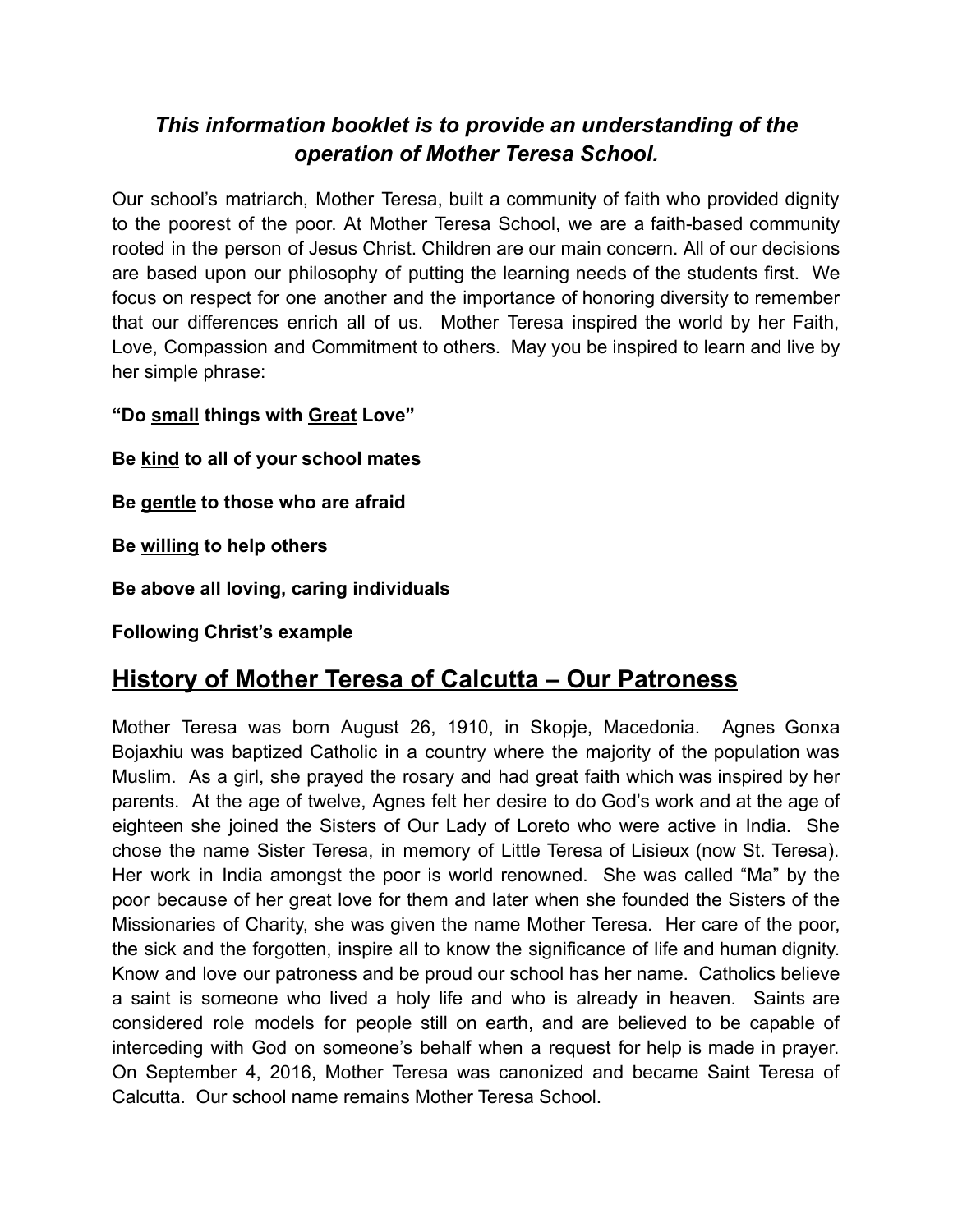# **School and District Mission and Vision**

### **Our Mission**

In partnership with family, Church and community, we provide Catholic Education of the highest quality to our students.

## **Our Vision**

Mother Teresa School is a place where the spirit of our faith, through the example of Mother Teresa, is seen daily in every aspect of the school's operation. Academically, our school is always determined to meet or exceed provincial standards. Our programs are student-centered. All decisions and actions are based on **"What is best for the student, teaching and learning."**

# **District Catholic Christian Philosophy of Education**

The child is an individual personality who lives simultaneously in four worlds: the religious, the social, the intellectual and the physical. **Parents are the primary educators of their children**. The school provides the training and opportunity for self-evaluation in each of the four facets of human personality and development. The teachers and administration of Mother Teresa School are here to help children learn about themselves and their world in the sciences and humanities in relation to God. Each teacher is here to foster a student/child – centered program of education emphasizing:

Academic, social, physical and spiritual development while developing students who are responsible, respectful to others and can express themselves positively in our world. All teachers will show love, compassion, respect, empathy and justice in bringing out the best in each student.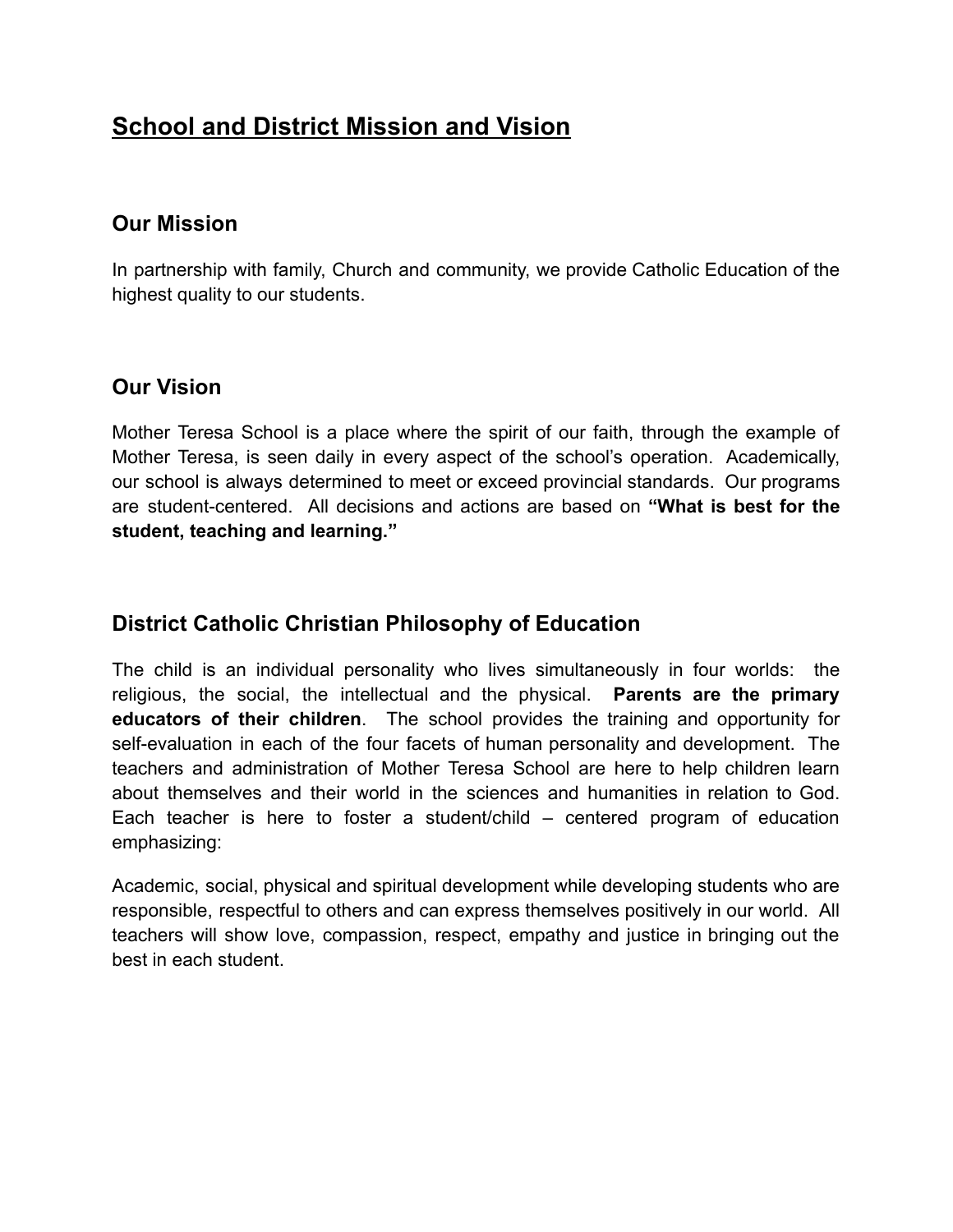# **School Programs**

### *Age Requirements*

**Early Learning Program:** 3 years of age at time of registration.

**Kindergarten:** Children registering for Kindergarten in September 2021 need to be 5 years of age by December 31, 2021

**Grade One:** Children registering for Grade One in September 2021 need to be 6 years of age by December 31, 2021

# **Half Day Kindergarten Program**

The Kindergarten Program stresses the need to develop a strong educational foundation in organized activities and purposeful play to help develop the total child. We offer  $\frac{1}{2}$  day programming where students can attend either in the morning or afternoon program.

# **Half Day Early Learning Program**

Our center offers Monday to Friday, morning and afternoon programming. We are pleased to deliver interactive and engaging activities to meet the needs of children in regular programming and to accommodate children with special learning needs. Contact the school office at (403) 529-2000 for more information. Our Early Learning program is a Fee for Service program calculated on attendance days per week.

| <b>Option:</b> | # of Days:           | <b>Cost Per Month:</b> |
|----------------|----------------------|------------------------|
|                | Five half days/week  | \$365.00               |
| 2              | Four half days/week  | \$292.00               |
| 3              | Three half days/week | \$219.00               |
|                | Two half days/week   | \$146.00               |
| 5              | One half day/week    | \$73.00                |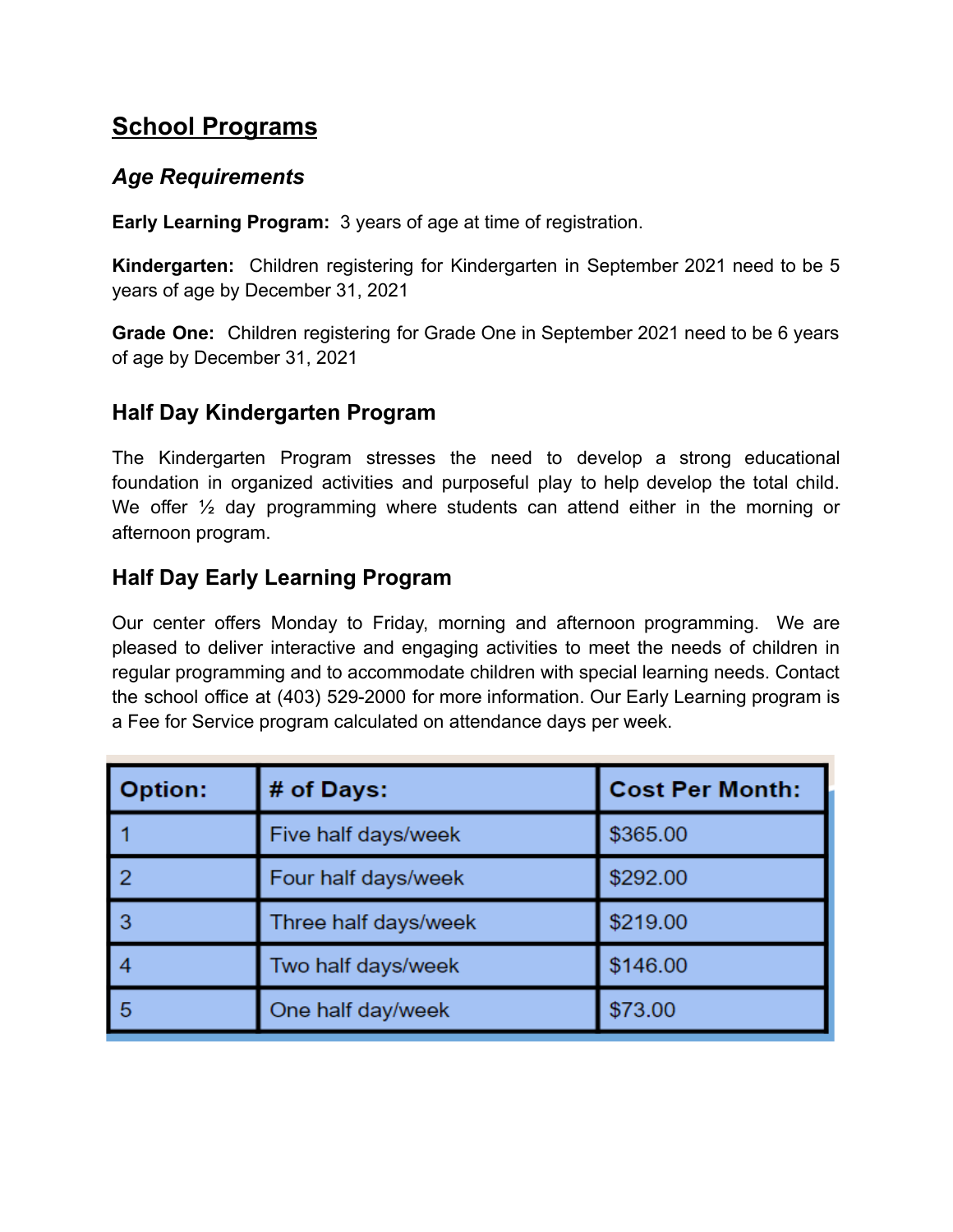### **Supervision**

Supervision is only provided for students during the following unstructured times:

- 8:30am 8:45am
- 9:55am 10:10am
- 10:25am 10:40am
- 11:45am 12:00pm
- 12:00pm 12:25pm (inside lunch)
- 2:00pm 2:15pm
- 2:30pm 2:45pm
- 3:20pm 3:30pm

Those parents who need additional supervision for their child outside of these times are encouraged to enroll their children in our Out of School Care (OSC) Program. Students should not arrive at school prior to 8:30 a.m.

# **Out of School Care (OSC) Program**

Mother Teresa School operates an OSC Program on regular school days for a very reasonable fee for students in Kindergarten to grade 6. Registration forms can be accessed online. Your child must be registered in the program before they can attend.

| <b>Session:</b> | Times:                        | <b>Cost Per Month:</b> |
|-----------------|-------------------------------|------------------------|
|                 | 7:00 - 8:50am & 3:20 - 5:30pm | \$250.00               |
| l 2             | 7:00 - 8:50am                 | \$130.00               |
| l 3             | $3:20 - 5:30$ pm              | \$150.00               |
|                 | $3:20 - 5:00$ pm              | \$120.00               |
| l 5             | $3:20 - 4:00$ pm              | \$60.00                |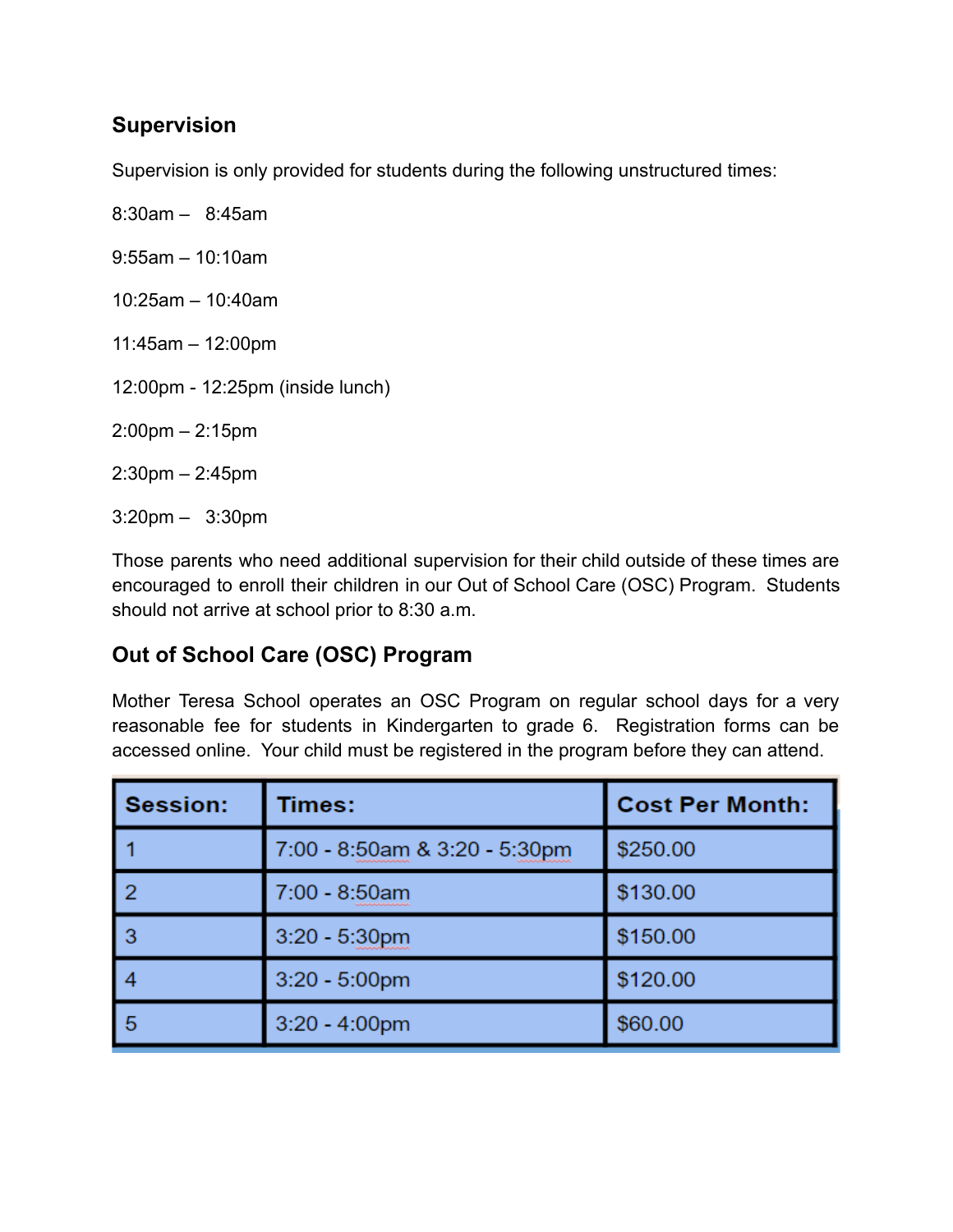# **General Programs**

# **Catholicity & Academics**

The elementary school program follows Alberta Learning's Program of Studies. The Religion program provides students with the opportunity to become knowledgeable about the meaning and significance of Catholic beliefs, symbols, values and the gospel message.

# **Learning Services**

The recommendation for involvement with assigned staff members is based on teacher observations, consultation with parents and a series of diagnostic tests and assessments. Individual Support Plans (ISP's) and Safety and Regulation Support Plans (SRSP's) are developed for each student with specific goals and strategies.

# **Just Right Room (JRR)**

The school recognizes that modifications must be made to allow all students, of Mother Teresa School, to be successful learners. We recognize that "One Size Does NOT Fit All". While we cannot change the content of what we teach students, we do have control over the PROCESS we use to teach the content. We are aware that students don't always "get it" and that further opportunities must be explored to achieve success and ease frustration and anxiety. This room is available for students to use throughout the day when needed.

### **Daily Physical Activity**

All students in Kindergarten to Grade 6 will participate in Daily Physical Activity as presented by Alberta Education. Each teacher will promote daily physical activities including physical education classes. Healthy activity is promoted and nutritious foods are encouraged for snack and lunchtime. Help us to promote healthy lifestyles both at home and at school.

# **Community Health Services**

Alberta Health Services provides the school with the services of an assigned public health nurse, an occupational therapist and a speech-language pathologist. These services are shared between many schools, so AHS is not available daily at the school. Speech assessments and hearing screenings are carried out as required.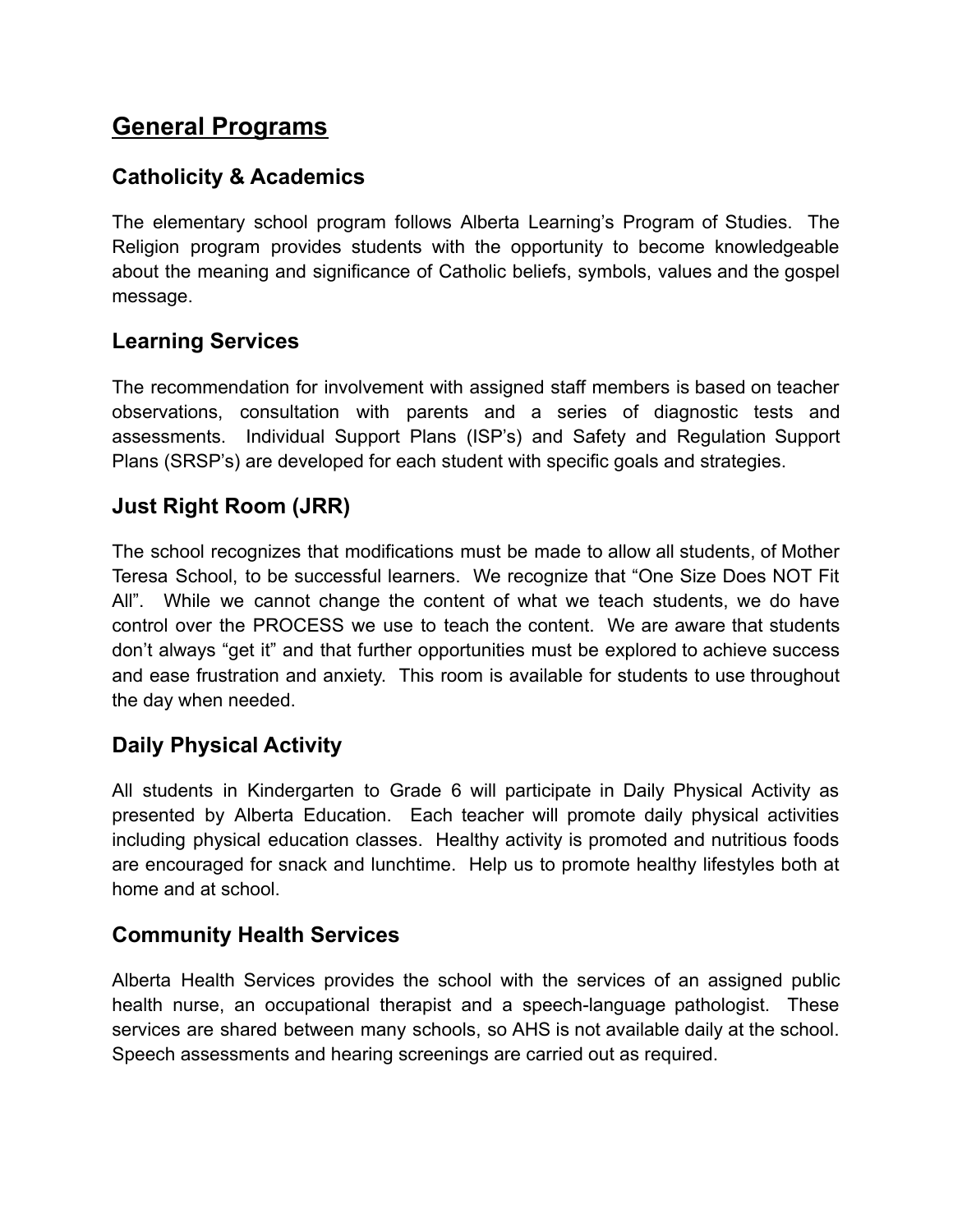# **Nutrition Program/s**

We offer a **nutritious breakfast** to all students each and every school day. Parental consent forms are sent home at the beginning of each year for you to sign so that your child can participate. Monthly menus are linked in our newsletter and posted on our school website for you to view.

We also offer a **milk program** (white or chocolate) for all students. Orders and payment will be completed online using School Cash Online.

#### *Important Note: Nut Sensitive School*

Mother Teresa School is a nut sensitive school. We have several students in our school with allergies that can lead to serious medical complications. These students could potentially have fatal anaphylactic reactions to peanut butter or any nuts. An anaphylactic shock reaction is an allergic reaction that could be fatal in minutes without an adrenaline treatment from an Auto Injector Pen. Thank you for your anticipated cooperation.

# **MHCBE School Code of Conduct**

#### **MHCBE Administrative Procedure 351**

#### **STUDENT CONDUCT OF CONDUCT (AP 351 appendix A (Student Code of Conduct)**

- 1. **Statement of Purpose** ‐ Medicine Hat Catholic Board of Education is committed to providing welcoming, caring, respectful and safe learning environments that respect diversity and a sense of belonging for students that includes the establishment of a code of conduct for student that address bullying behavior. Medicine Hat Catholic Board of Education affirms the rights, as provided for in the Alberta Human Rights Act and the Canadian Charter of Rights and Freedoms, of the students enrolled in a school operated by the board. Students will not be discriminated against as provided for in the Alberta Human Rights Act or the Canadian Charter of Rights and Freedoms. (School Act Sec 45.1). The treatment of all persons with respect and dignity is a core value within the District. Expectations for student conduct arise from *School Act* requirements and the school district's Catholic values. In our ministry, we value and celebrate:
- Teaching and living our Catholic faith
- Our Catholic traditions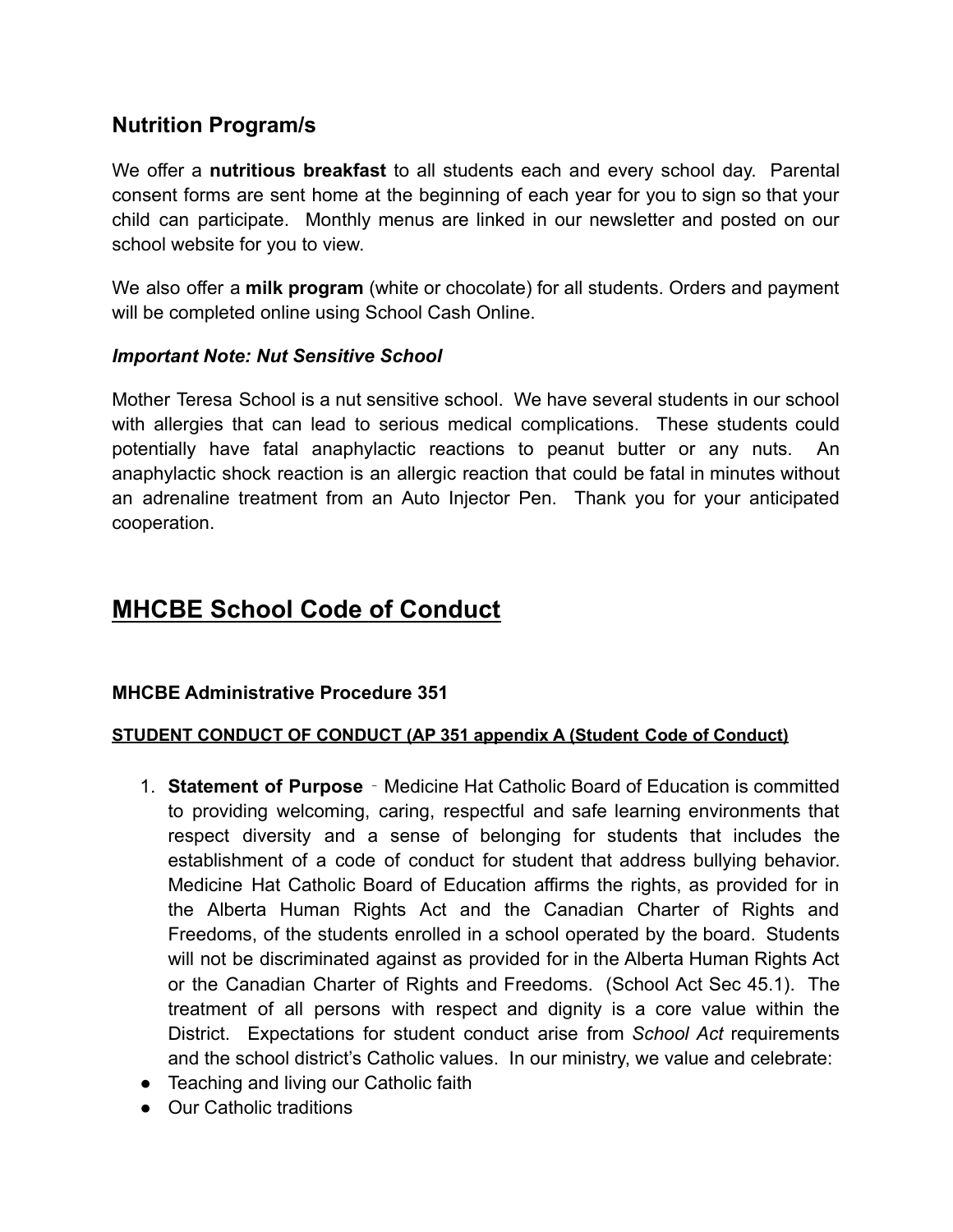- Our ability to offer a full range of educational programs for all students
- That every child is a unique creation who possesses an intrinsic dignity which must always be respected
- Parents as primary educators. Parents have the first responsibility for the education of their children

2. **Definition of Bullying** ‐ Section 1.1 (b.1) Alberta School Act, defines "bullying" as "repeated and hostile or demeaning behaviour by an individual in the school community where the behaviour is intended to cause harm, fear or distress to one or more other individuals in the school community, including psychological harm or harm to an individual's reputation."

- 3. **Communication** ‐ The Student Code of Conduct must be:
- Made publicly available
- Reviewed every year, and
- Provided to all staff, students and parents/legal guardians

4. **The Alberta Human Rights Act** ‐ Our priority is to ensure that all of our students are provided with a respectful and compassionate school environment rooted in Catholic values and teachings. This includes:

- Adhering to the Alberta Human Rights Act
- Respecting School authorities and School and Division property, as well as, the property of others

5. **Shared Responsibility** ‐ Medicine Hat Catholic Board of Education recognizes that responsibility for student conduct is a shared responsibility between the Division, students, their parents/guardians and the broader community. The students in our Division are expected to behave in a virtuous manner that is charitable, courteous, respectful of others and supportive of the school philosophy and the goals of Catholic education.

6. **Acceptable and Unacceptable Behavior** ‐ As required in Section 12 and Section 45.1(3) of the School Act the following behaviors are deemed acceptable and unacceptable within the Medicine Hat Catholic Board of Education.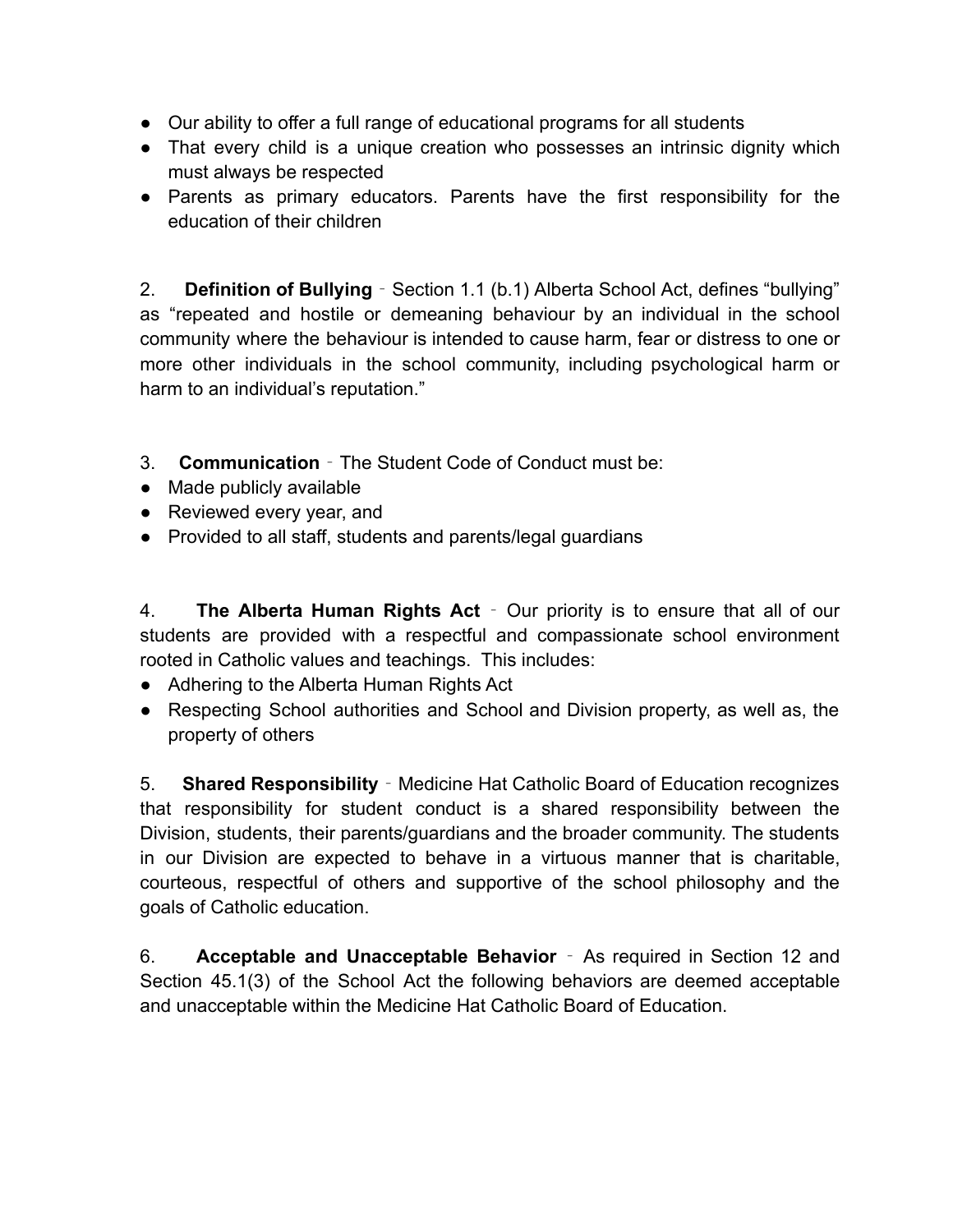#### **6.1 Acceptable Behaviors**

Students are expected to meet the requirements of the School Act (Section 12) which states a student shall conduct himself or herself so as to reasonably comply with the following code of conduct:

- Be diligent in pursuing the student's studies
- Attend school regularly and punctually
- Co-operate fully with everyone authorized by the board to provide education programs and other services
- Comply with the rules of the school
- Account to the student's teachers for the student's conduct
- Respect the rights of others
- Ensure that the student's conduct contributes to a welcoming, caring, respectful and safe learning environment that respects diversity and fosters a sense of belonging
- Refrain from, report and not tolerate bullying or bullying behaviour directed toward others in the school, whether or not it occurs within the school building, during the school day or by electronic means
- Positively contribute to the student's school and community

#### **6.2 Unacceptable Behaviors**

The following are examples of unacceptable behaviors with regard to student conduct in schools that interfere with the establishment of welcoming, caring, respectful and safe learning environments that respect diversity and a sense of belonging for students in school, online or in our community:

- Defiance and disrespect, Extortion; Discrimination
- Inappropriate use of language
- Behaviors that interfere with the learning of others and/or the school environment or that create unsafe conditions whether or not the behavior occurs within the school building, during the school day or by electronic means.
- Open opposition to authority
- Bullying, including cyber-bullying
- Breaches of digital on-line safety
- Physical harm/assault; Personal and/or sexual harassment
- Possession or use of weapons
- Drug, tobacco, e-cigarette, alcohol use, possession or distribution
- Inappropriate student dress
- Inappropriate use of mobile devices
- Theft and vandalism: Threats or intimidation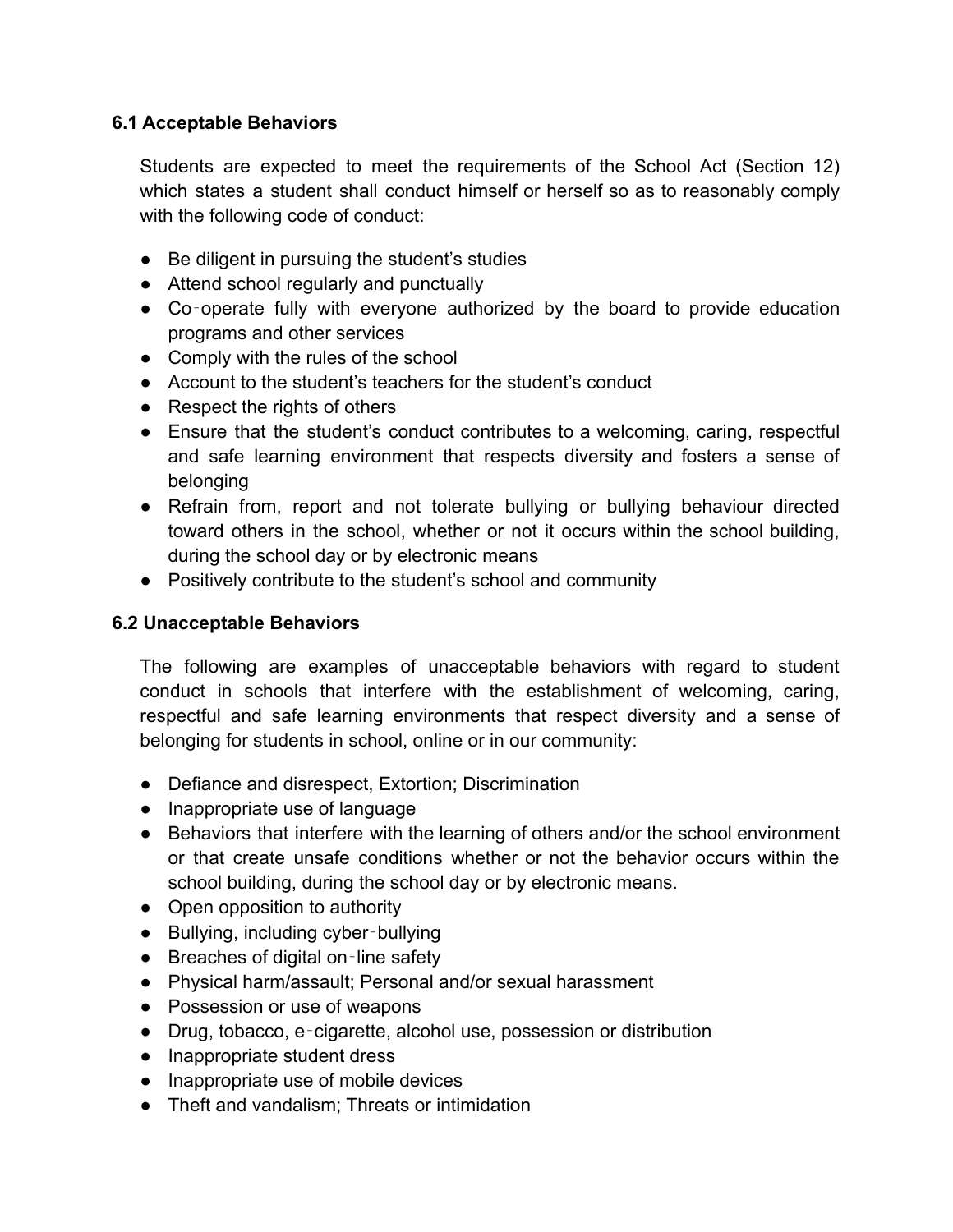7. **Progressive Discipline Plan** ‐ The school's discipline plan will outline the expectations, consequences and the progression of actions to be taken depending on the severity and/or frequency of the occurrences and will consider the student's age, maturity and individual circumstances, and must ensure that support is provided for students who are impacted by inappropriate behaviour, as well as for students who engage in inappropriate behaviour.

As well, parental and district involvement may be requested to support school discipline procedures. At all times, teachers and administrators will use their professional judgment in applying consequences. Each school will keep a record of any disciplinary action taken with a student or group of students.

Consequences are intended to have a positive effect on the student's journey through reconciliation, either formally or informally, with the school community and those affected by the student's behaviour.

The following consequences are progressive in their degree of intervention and will be enacted depending on the frequency and severity of occurrences. They will be applied consistently and fairly to all students, notwithstanding the individual differences of children and the uniqueness of specific circumstances and situations.

Progressive discipline is a whole school approach that utilizes a continuum of interventions, supports, and consequences, including:

#### **Prevention measures and initiatives:**

- Early and ongoing intervention strategies
- Strategies to address unacceptable behavior

#### **Interventions and consequences increase when:**

- The concerning behavior is persistent
- The concerning behavior escalates
- There is a very serious infraction of the code of conduct

#### **Interventions and consequences may include, but are not limited to, the following:**

- Informal Conferences
- Restriction of Privileges
- Parent Conferences
- In School Suspensions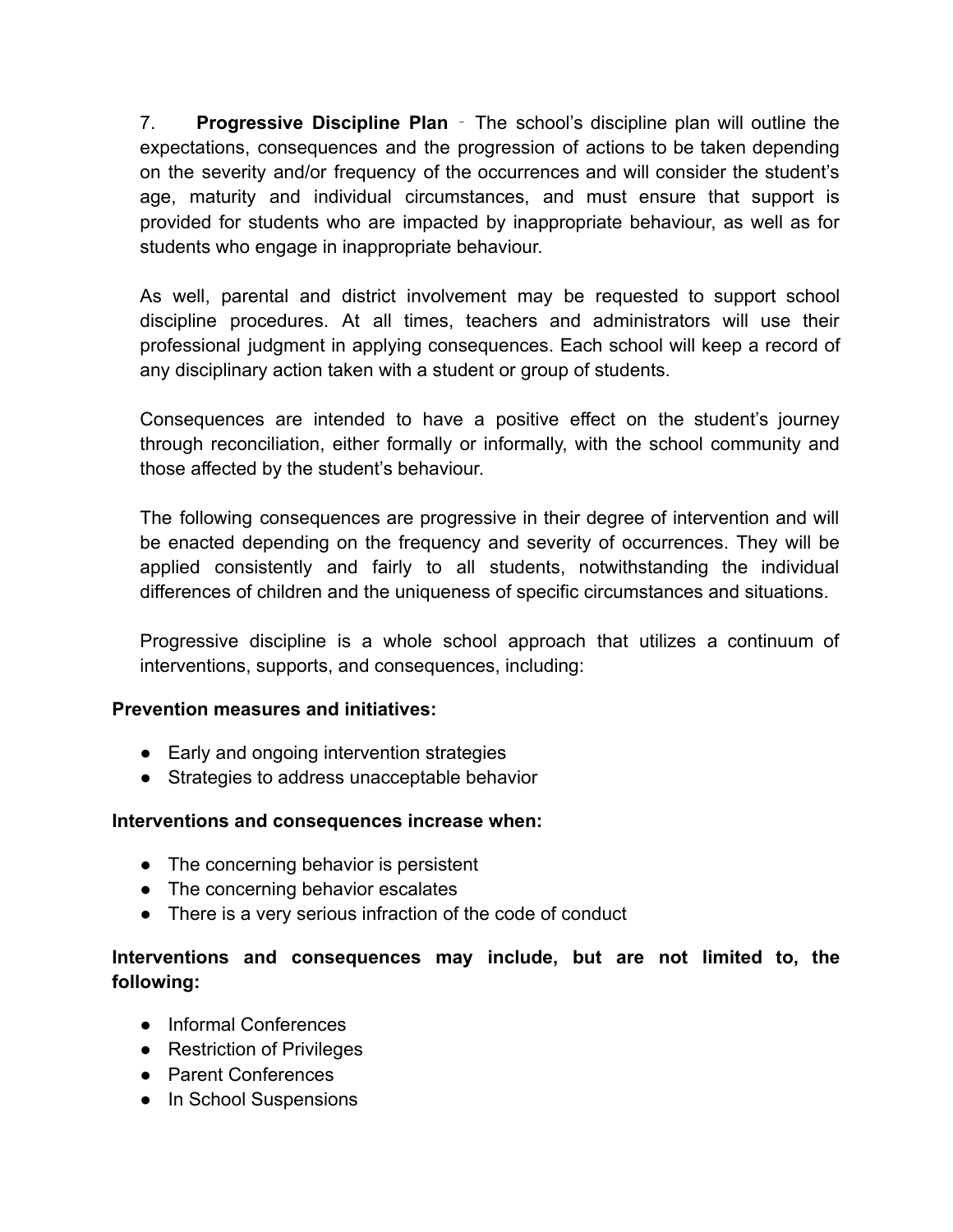- Risk Assessment
- Suspension / Expulsion (AP 357)
- Student Redirection
- Behaviour Support Plan
- Learner Support Plan
- Involvement of Instructional Services and Supports
- Involvement of External Services and Supports

The Principal may involve police in disciplinary matters when criminal activity has become evident. When police are involved, the Principal will conduct a separate, parallel investigation at the school level and provide disciplinary action separate from any criminal charges that may be issued.

8. **Student Support** ‐ Support will be offered to students impacted by inappropriate behaviour and to those students who engage in inappropriate behaviour. This is significant because while the student code of conduct must address the consequences for inappropriate behaviour, it also ensures that support (not just consequences) is provided to those students who engage in unacceptable behaviour. Examples of how support could be provided to students who have engaged in unacceptable behaviour include mentoring, restorative processes, and regular check‐ins with teachers or school counsellors, counselling, etc.

9. **Consideration of Student Diversity** ‐ The School Act requires that the student code of conduct address consequences for unacceptable behaviour and that these reasonable consequences consider the student's age, maturity, and individual circumstances. The specific circumstances of the situation and of the student need to be considered when determining appropriate consequences. For example, any diverse needs that the student has – whether they are physical, behavioral, communicational, mental health, trauma, etc. must be considered.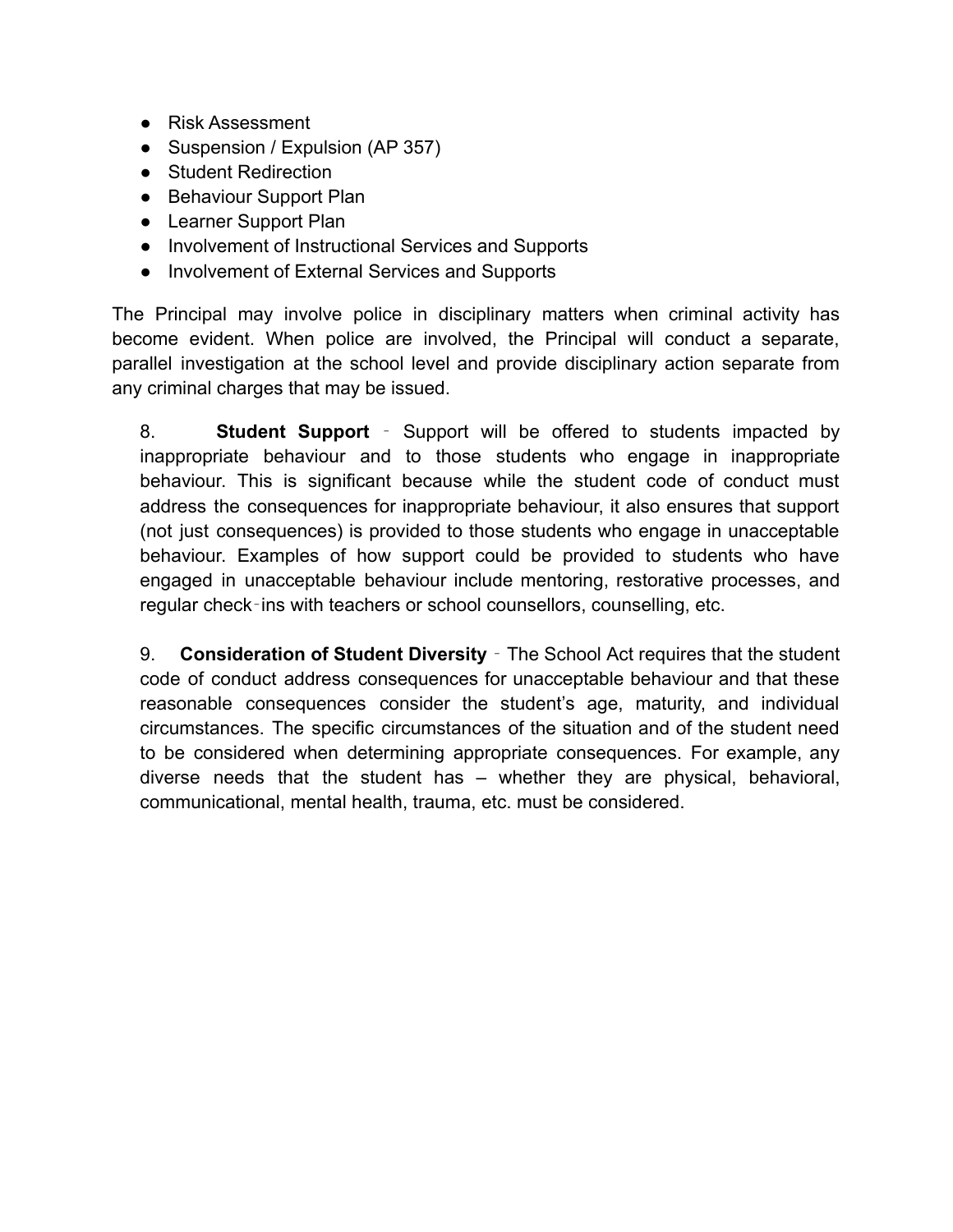# **School Policies**

# **Discipline Policy**

We have adopted a system to deal with discipline at the school. The following will occur when an incident has occurred needing disciplinary measures.

- $\bullet$  T the students will be TALKED to about the incident by the supervising staff member
- A if needed the teacher will notate the incident in the student's AGENDA
- $\bullet$   $\mathsf{P}-\mathsf{if}$  needed the teacher will contact the PARENT directly by phone
- $\bullet$   $\mathsf{P}-\mathsf{if}$  needed the PRINCIPAL will become involved to help resolve the issue

In response to inappropriate student behavior, teachers and administration of Mother Teresa School shall utilize a reactive strategy, depending on:

- The level of the behavior as determined by the school Discipline Policy
- Circumstances of the behavior:
	- The other people involved (students/staff/etc.)
	- The environment
	- Precipitating factors
	- Special circumstances
- Past reactive strategies utilized for this student
- The frequency of the behavior
- The student's exceptionality and/or ISP, SRSP etc.

#### **Parental Inquires**

- Parents who wish to discuss a matter of student discipline should first contact the child's teacher.
- Further inquiries or concerns should then be addressed to the school Principal.
- If the matter cannot be resolved by the Principal, consultation can take place between the parent, Principal and Superintendent or designate.

# **Anti- Bullying Policy**

#### **Introduction**

Bullying happens when someone hurts or scares another person on purpose and the person being bullied has a hard time defending themselves. Everyone needs to get involved to help stop it. At Mother Teresa School there is zero tolerance towards bullying of any kind. We also focus on being a Brave Bystander.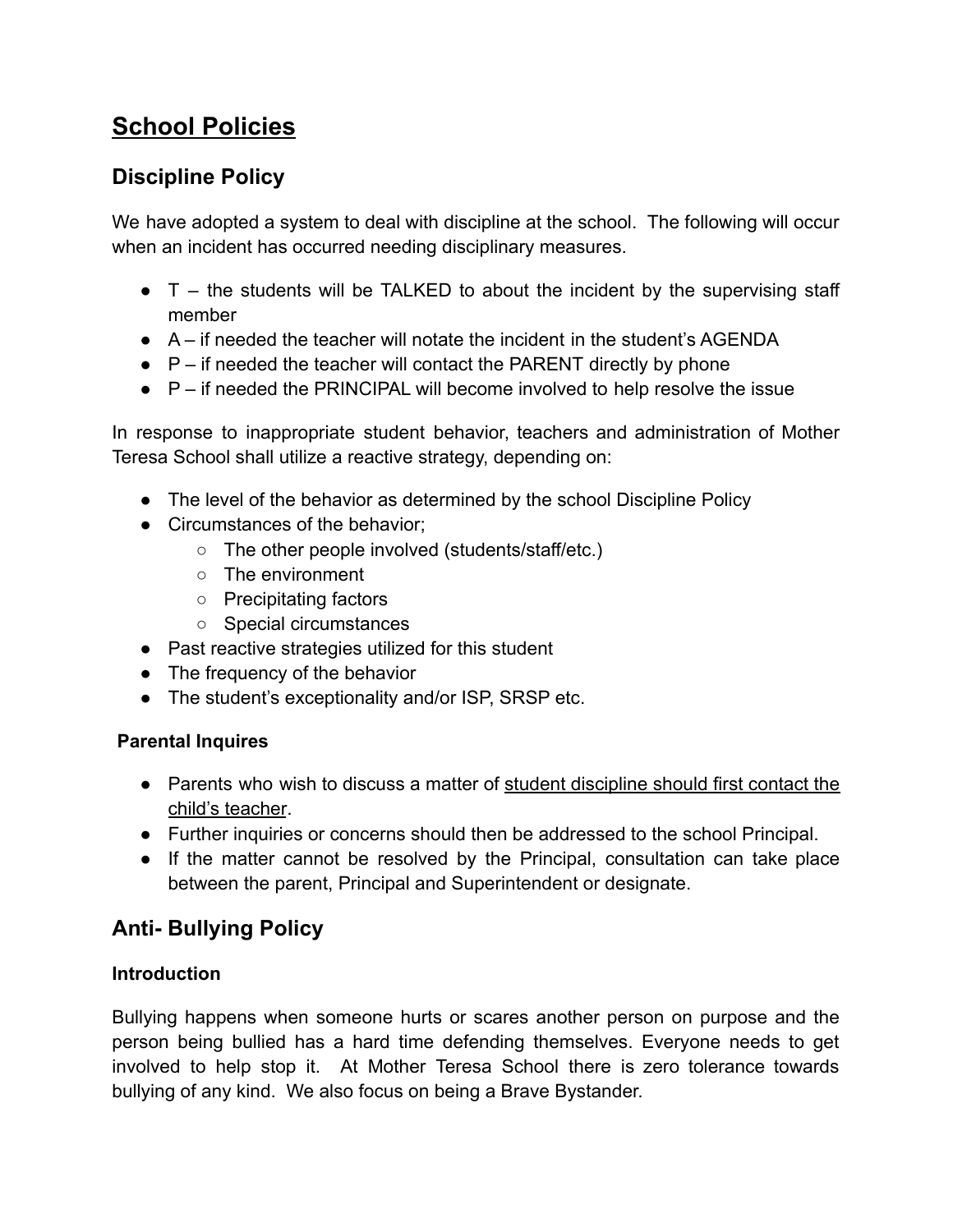Our school's matriarch, Mother Teresa, built a community of faith who provided dignity to the poorest of the poor. At Mother Teresa School we are a faith-based community rooted in the person of Jesus Christ. Children are our main concern. All of our decisions are based upon our philosophy of putting the needs of the students first. We focus on respect for one another and the importance of honoring diversity to remember that our differences enrich all of us.

#### **The 4 Most Common Types of Bullying**

It is well known that there are many types of bullying. Listed below are the 4 most common types.

*Verbal Bullying* - name-calling, sarcasm, teasing, spreading rumours, threatening, making negative references to one's culture, ethnicity, race, religion, gender, or sexual orientation, unwanted sexual comments.

*Social Bullying* - mobbing, scapegoating, excluding others from a group, humiliating others with public gestures or graffiti intended to put others down.

**Physical Bullying** - hitting, poking, pinching, chasing, shoving, coercing, destroying or stealing belongings, unwanted sexual touching, intimidation, spitting.

*Cyber Bullying* - using the internet or text messaging to intimidate, put-down, spread rumours or make fun of someone.

#### **Definitions**

**Bullying** is the use of force or coercion to abuse or intimidate others. The behavior can be habitual and involve an imbalance of social or physical power.

**Bystander** is a person who is present and observes an event without participating in it.

**Coercion** is the practice of forcing another party to act in an involuntary manner.

*Gesture* is a form of non-verbal communication in which visible bodily actions communicate particular messages, either in place of speech or in combination with words.

*Harassment* is commonly understood as behavior intended to disturb or upset, and it is characteristically repetitive.

*Humiliation* is an emotion felt by a person whose social status has just decreased.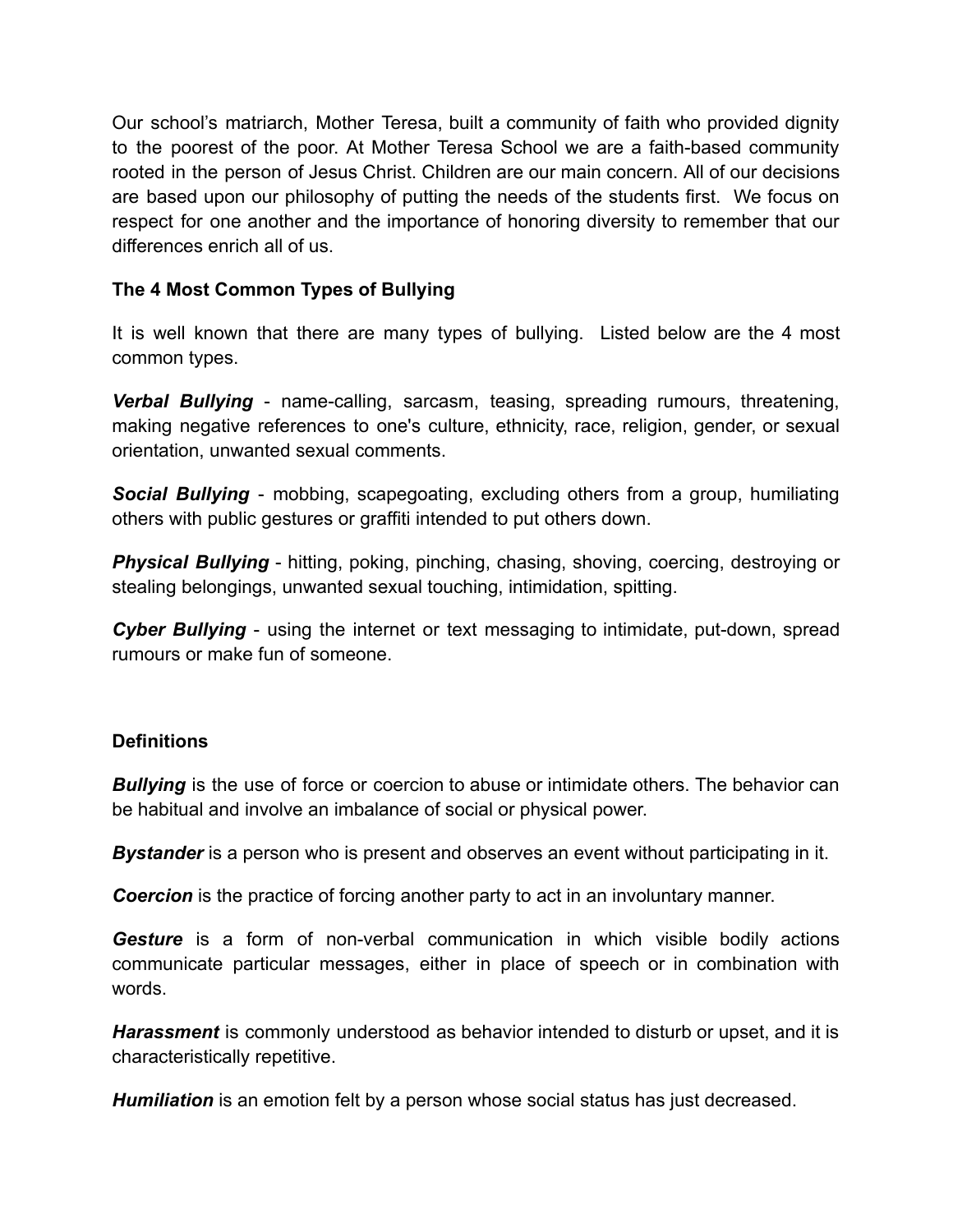*Intimidation* is intentionally or knowingly putting another person in fear of imminent bodily and emotional injury.

*Mobbing* is a gathering of students in which some individuals are exerting power over others. The behaviors may be displayed in a "ganging up" type situation.

*Sarcasm* is a sharp or bitter expression or statement meant to hurt or embarrass.

*Scapegoating* is the practice of singling out any party for unmerited negative treatment or blame as a target.

*Targeting* is to make a person a target of some sort of action.

**Victim** is someone who is the target of bullying behavior(s.)

#### **Guidelines**

In order to be successful, there needs to be:

- General awareness of the importance of addressing root causes of bullying
- Buy-In and support by all stakeholders
- Strong leadership and support by Administration
- Parental and School community involvement
- Student involvement and student-led initiatives incorporated into the action plans
- Solutions that reinforce good teaching practice and curriculum integration
- A discipline policy that focuses on teaching respect and responsibility rather than punishment

#### **Procedures**

- Any reports of bullying will be investigated and appropriate action will be taken promptly.
- All incidents of bullying will be investigated on a case by case basis.
- Records will be kept detailing the incident and what measures were taken to deal with the incident.
- Parents/Guardians will be notified and kept apprised of any bullying incident and its progress.

#### **First offense**

- Student will be in-school suspended for one day.
- Student will be required to complete a self reflection activity.
- The student will write a letter and/or make a verbal apology to the victim.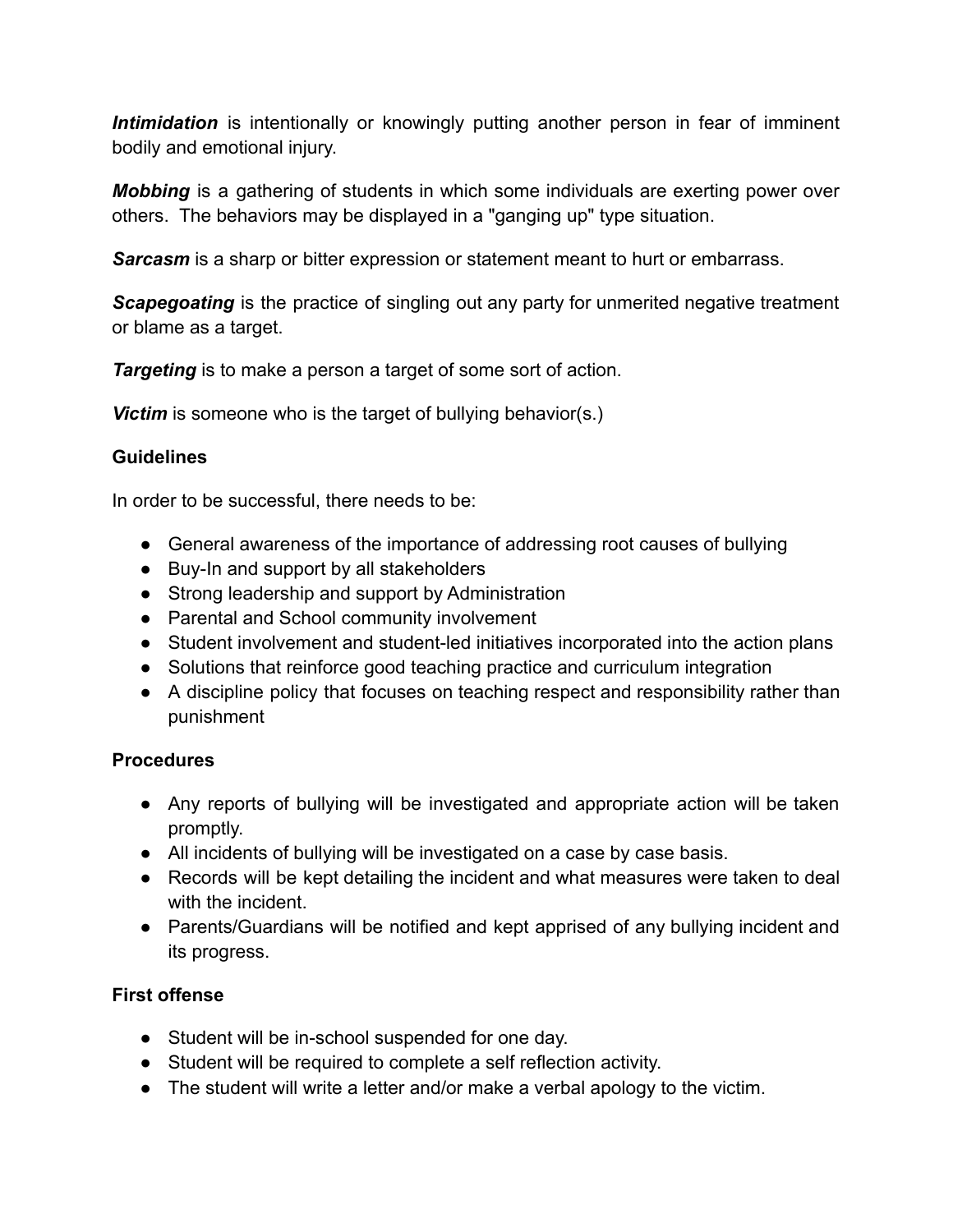#### **Second offense**

- Student will be in-school suspended for 3 days
- Student will be required to complete a positive citizenship/reflection activity.
- The student will write a letter and make a verbal apology to the victim.
- Student will be enrolled in a social skills group or be referred to a School Liaison Counsellor to re-teach strategies and tools to prevent recurrence.
- A Safety and Regulation Support Plan will be put in place for the student.

#### **Further offenses**

- Recurrence of bullying will result in a further suspension either in or out of the school up to 5 days.
- Outside agencies and/or supports for bullies and/or victims may be called in at any time during the process if decided it is needed by administration.
- Division office will be notified for additional support on further consequences as needed.

#### **Roles and Responsibilities**

- 1. Staff members of Mother Teresa School should:
	- Remain alert to signs of bullying and act promptly and firmly against it according to the school discipline policy.
	- Report incidents of bullying following TAPP protocol which will determine if further disciplinary action should be taken. Staff member who initially dealt with the incident should record the information.
	- Offer support and encouragement to victims, including notifying parents, administration, and/or staff as needed
	- Encourage all students to refrain from bullying and to encourage bystanders to report all bullying incidents witnessed.
- 2. Parents/Guardians of Mother Teresa School should:
	- Report concerns of bullying behavior to their child's teacher as soon as possible after the incident.
	- Support the school's anti-bullying policy.
	- Supervise the completion of the Positive Citizenship module.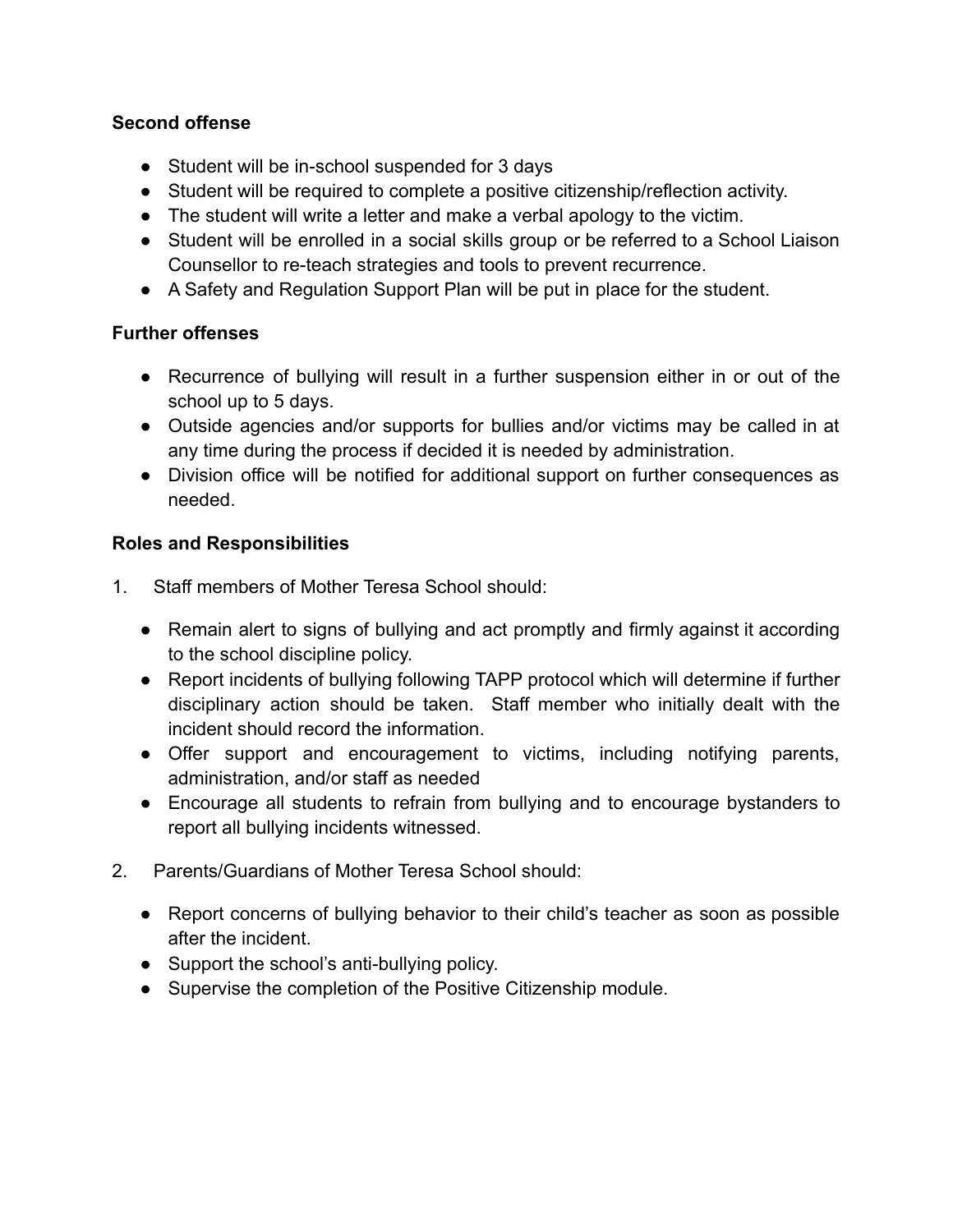- 3. Students of Mother Teresa School should:
	- Report incidents of bullying they witness to the teacher in charge at the time of the incident.
	- Stand up for the student being bullied. Refrain from being a bystander.
	- Treat others as Jesus would, which is an expectation of any Catholic school student.

## **Attendance Policy**

#### **School Attendance and Late Arrivals**

Regular attendance is required for all students. **Parents are asked to call the school attendance line at (403) 529-2000** to leave a message if their child will be absent or late for school. The attendance line is a 24-hour system; messages can be left anytime day or night.

If your child's absence has not been reported to the office/attendance line by 9:15 a.m., parents will be contacted.

### **Lunch Policy**

#### **Eating Lunch at School**

Students will be dismissed at 11:45am for a lunch recess break. Grades One to Six students will go outside from 11:45am - 12:00pm then come in to eat. At 12:00pm – 12:25pm classrooms are supervised by teachers on supervision and the Grade 1 & 2 classrooms also have Grade 5 Student Lunch monitors.

#### **Lunch Rules in School**

- Remain in your desk unless permission to leave has been granted by the supervising teacher during lunch period.
- Clean up your own eating area. No food or drink is to be taken outside at lunch
- Misbehaviour during lunch will not be tolerated throwing food, being loud, shouting, being disrespectful, and using inappropriate language.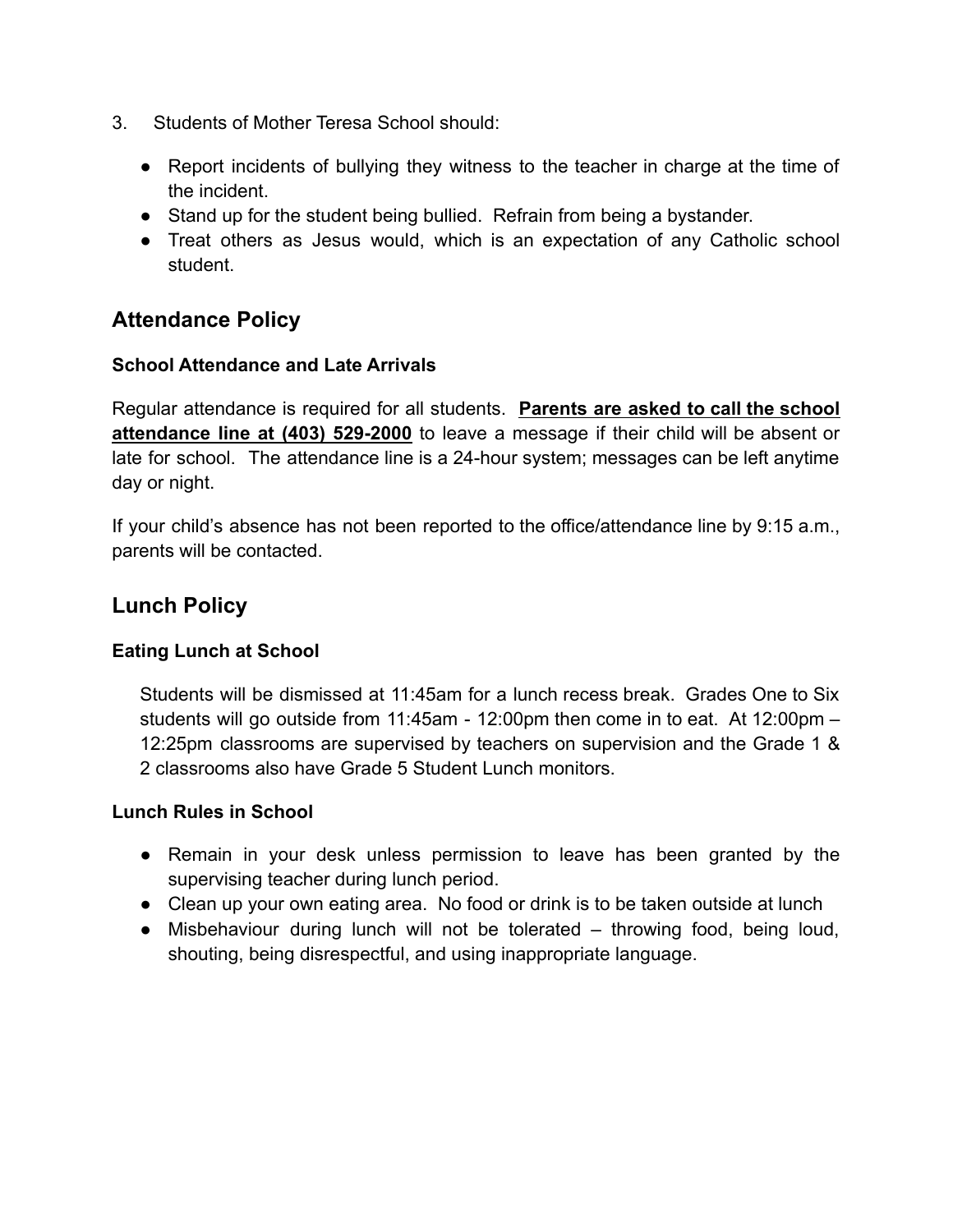#### *Consequences*

- $\bullet$   $1<sup>st</sup>$  offense student will be removed from the classroom and will eat at the office/gym for 1 day. Parent will be contacted
- $\bullet$   $2^{\text{nd}}$  offense student will be removed from classroom and will eat at office/gym for 3 days. Parent will be contacted
- $\bullet$  3<sup>rd</sup> offense student will not be permitted to stay at school for the lunch period. Alternative plans will need to be made by the parent during this time.

# **Electronic Devices Policy**

All electronic devices are not permitted to be turned on during the school day from 8:50am – 3:20pm.

- $\bullet$  1<sup>st</sup> offense device will be confiscated and brought down to the office to be picked up at the end of the day
- $\bullet$   $2^{\text{nd}}$  offense device will be confiscated, and brought down to the office. Parents will be contacted and device can only be picked up by the parent.

# **Dress Code Policy**

All students are to come to school appropriately dressed. Any cleavage, midriff, buttock exposure, and/or low waist-banded pants that show undergarments is not permitted. Any clothes that display vulgarity or messages that do not align with our Catholic beliefs and morals will not be permitted. Any student in violation of this dress code will be asked to cover up. If not feasible, the school will contact the parent to bring in appropriate clothes.

### **Tobacco Products & Smoking Materials Policy – AP 165**

Students are not allowed to use or be in possession of tobacco products and smoking materials on campus or during off-campus activities. Tobacco Products and Smoking Materials - is defined to include any tobacco product or tobacco like product, which includes chew tobacco, cigarettes, e-cigarettes, cigars, marijuana/cannabis, hookahs and vaporizers.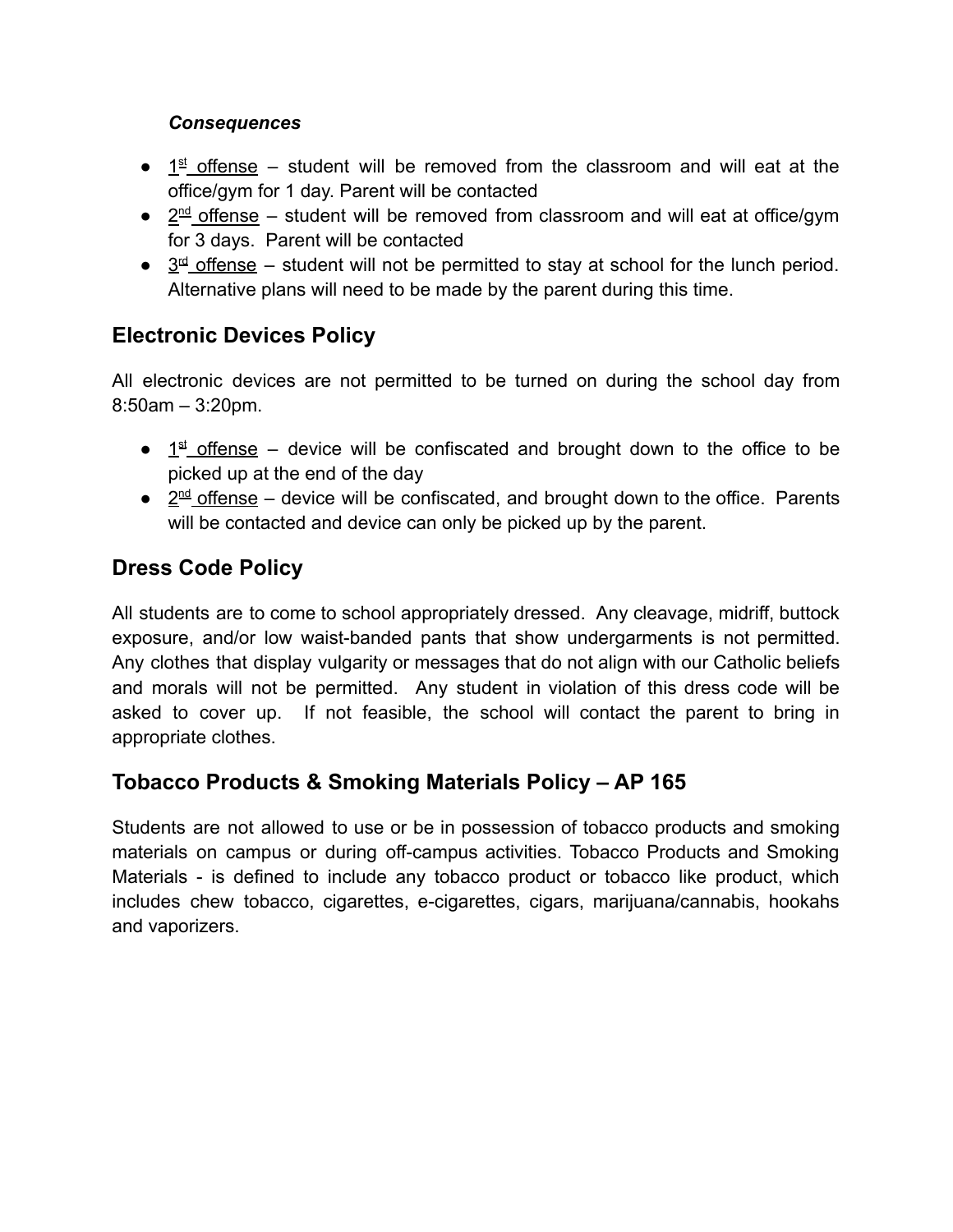#### *Consequences*

- $\bullet$  1<sup>st</sup> offense products will be confiscated, parent will be contacted, student will be given a one day in-school suspension
- $\bullet$   $2^{\text{nd}}$  Offense products will be confiscated, parent will be contacted, student will be given a one day out-of-school suspension and violation will be referred to the School Resource Officer
- $\bullet$   $3<sup>d</sup>$  Offense products will be confiscated, parent will be contacted, student will be given a 3 day out-of-school suspension and violation will be referred to the School Resource Officer
- $\bullet$   $4^{\text{th}}$  Offense products will be confiscated, parent will be contacted, student may be given a 5 day out-of-school suspension and violation will be referred to the School Resource Officer

# **Administration of Medication Policy**

If your child has any severe allergies or a medical condition that requires attention or medication, contact the office so we can create a plan of action to ensure your child is safe. There is a specific medical form that must be completed. This form is available on our school website. Before any prescription or non-prescription medication may be administered to a student, the principal must receive written parental consent and written instructions from the child's parent, physician, and/or dentist. All written instructions and consent forms shall be filed in the school office. Please ensure that your child has the medications required to support his/her medical needs.

Prescription medication to be given in the school must have the following information printed on the container:

- Child's full name
- Name of the drug and the dosage
- Time to be administered
- Physician's name

The written instructions from the physician must include:

- The length of time for which a drug is to be administered
- Required dosage
- Action to be taken in the event of possible hazards or side effects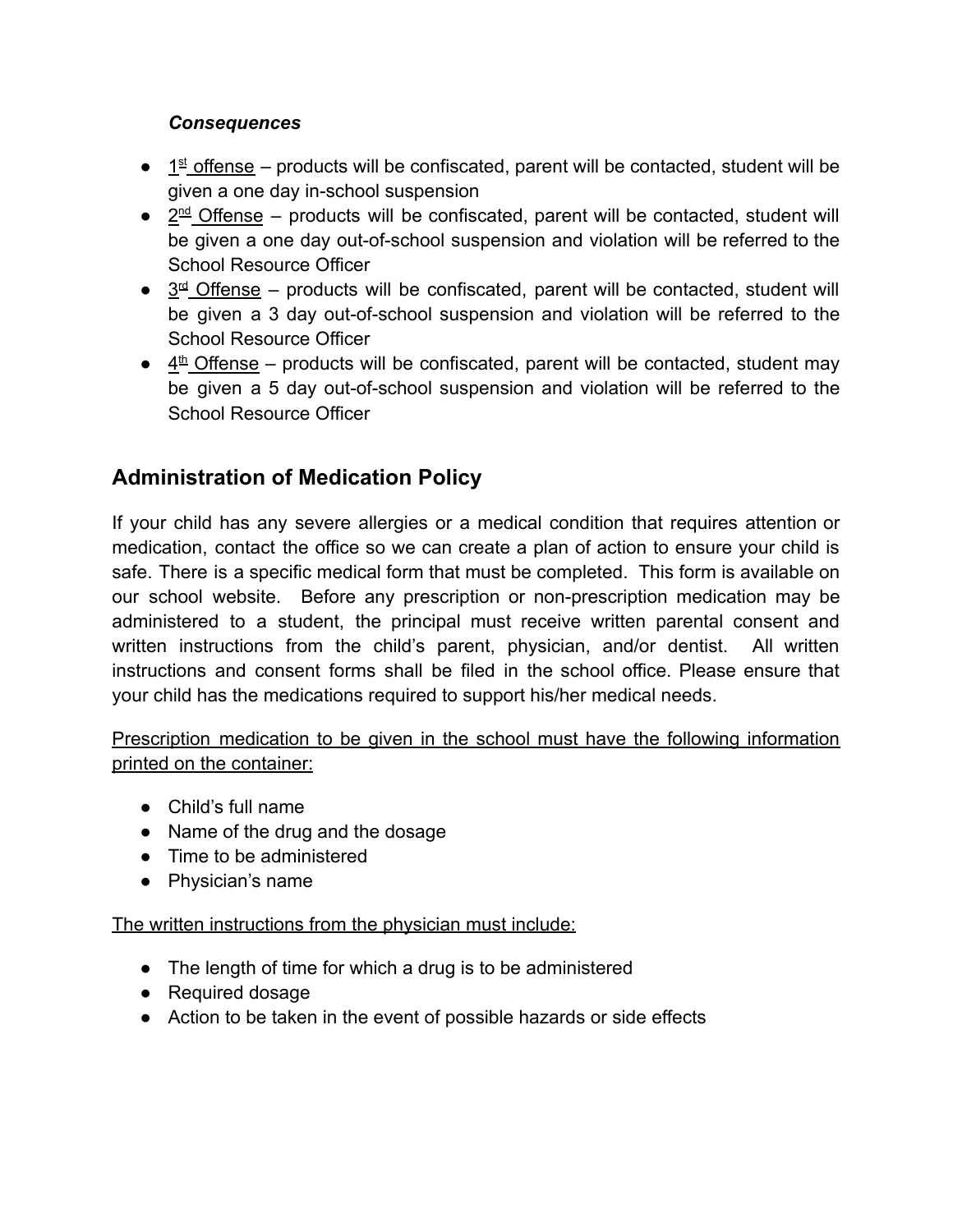This procedure shall not prohibit the older and reliable students from assuming responsibility for taking medication with the written approval of parents/guardians and physician. Parents who wish their children to self-administer medication at school are to advise the school administration.

#### **Student Health Problems**

Parents are requested to inform the school of any health problems their child may have. This will be confidential to staff and kept on file for use whenever circumstances arise.

# **General Information**

## **Things Not Allowed at School**

#### **Toys**

Toys from home are not permitted, including trading cards and personal sports equipment.

#### **Self-Propelled Transportation**

Students bringing bicycles, skateboards, roller blades, roller shoes and scooters to school must walk them once on school property. Bicycles must be parked on the supplied bicycle racks. It is highly recommended to lock all bicycles and scooters onto the bicycle racks. There is no storage provided for skateboards at the school.

### **School Council**

We have a very active School Council and parents are encouraged to attend the monthly meetings to keep informed. They also have a very active fundraising agenda for the school year. You are encouraged to visit our school website and Social Media pages often for important information involving the Council and how you can get involved in your child's school community.

### **Reports Cards**

Report cards will be issued three times per year (November, March and June) and consists of these major components:

- Social Growth and Work Study Skills
- Mastery of Subject and Effort
- Attendance
- Teacher Comments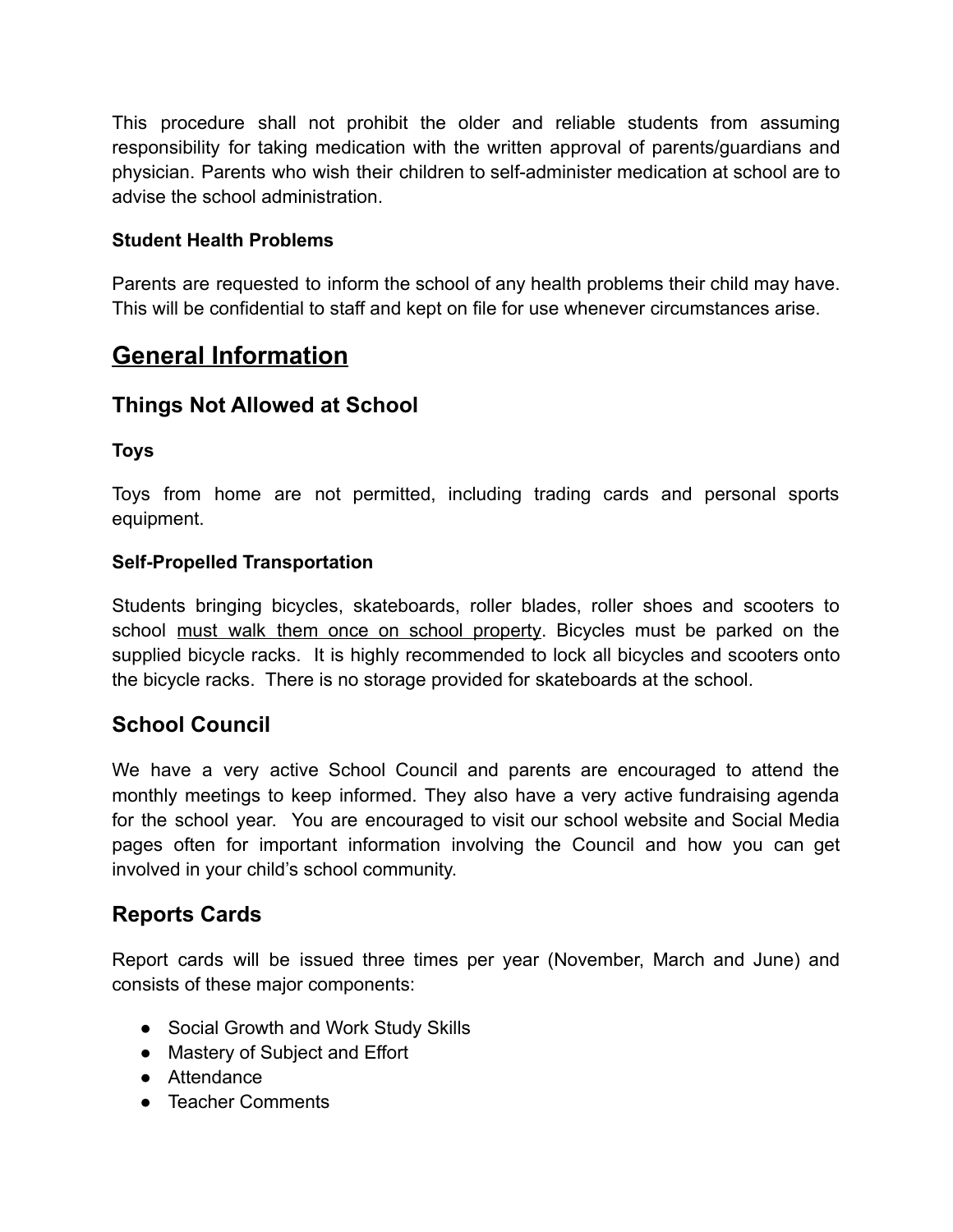# **Parent Teacher/Student Led Conferences**

Parent Teacher Conferences are held in November and Student Led Conferences are held in March. Academic progress and student behaviour are the primary topics of the conferences. Parents are encouraged to maintain close contact with the school and are invited to make appointments whenever they have questions or concerns. To book interview times in November and Student Led Conferences in March, parents are asked to use the online scheduler located on our school website.

# **School Agendas**

Grades 1 to 6 students will be provided with school agendas. Parents are asked to check these agendas on a daily basis for school information and homework assignments.

### **Student Transportation**

The Catholic Board of Education will provide transportation to resident students. Please visit the school website for registration and school boundary information.

### **Security Practices**

The doors to Mother Teresa School will be locked on the outside at all times every day. Parents and other visitors to the school are asked to come to the main door by the office and ring the doorbell to be let in. Students who come late to school are also asked to do the same. There are many entrances and exits to Mother Teresa School and it is essential to monitor the children in our care entrusted to us by you. Out of School Care (OSC) Program students must enter and exit through the double doors by the gym.

#### **Hour Zero**

Hour Zero is a collaborative emergency program that gives school staff the training and tools needed to prepare for and respond to potential emergencies. School staff are trained to know how to react in an emergency along with school safety drills, preparing both staff and students on how best to react during and after an incident. Safety drills such as Lockdowns, Fire Drills and school Evacuations are a part of this comprehensive school framework and will be practiced with staff and students regularly to ensure the safety of all our children. Staff and student safety remain a high priority at the school.